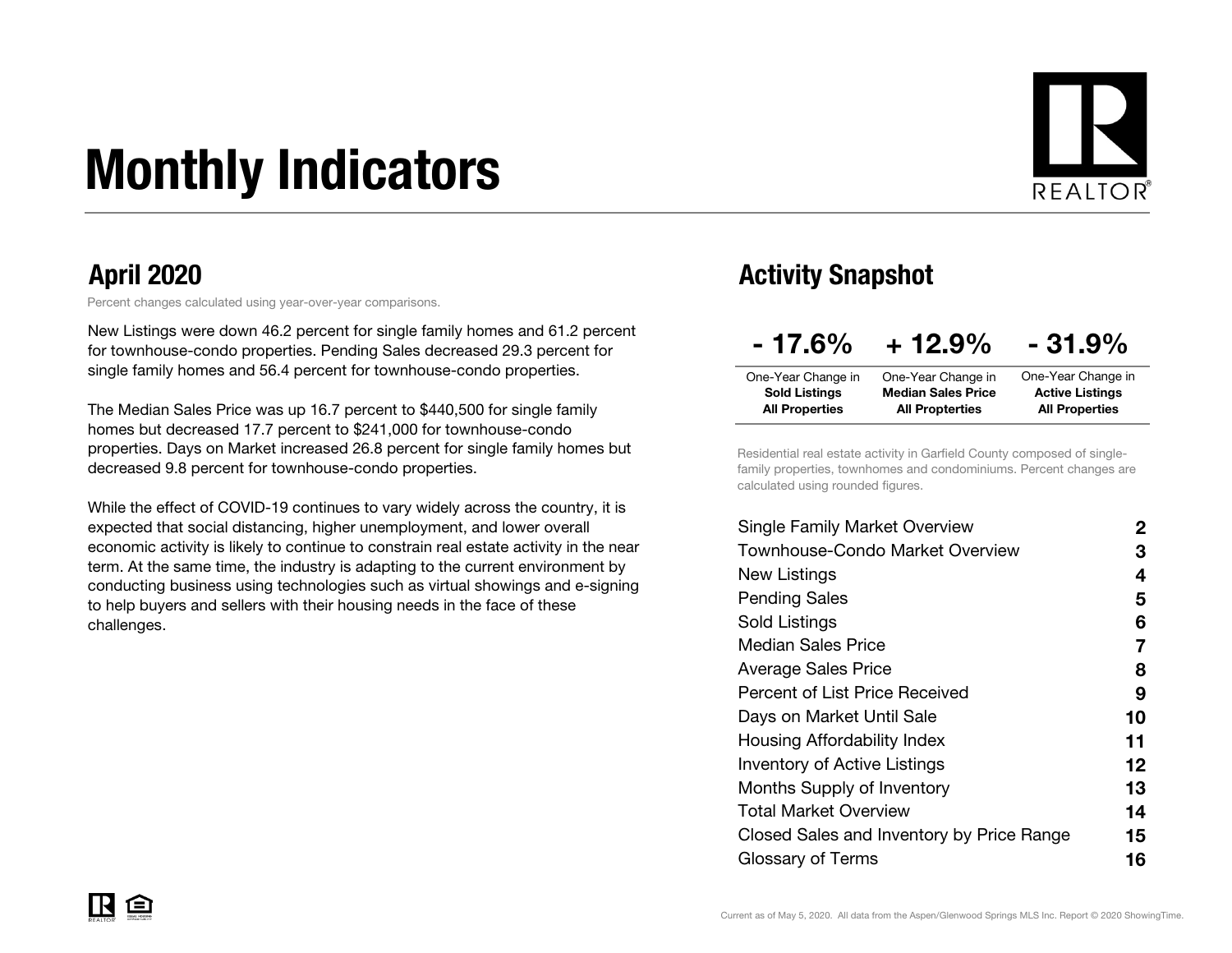### Single Family Market Overview

Key metrics by report month and for year-to-date (YTD) starting from the first of the year.



| <b>Key Metrics</b>                 | <b>Historical Sparkbars</b>                                      | 4-2019    | 4-2020    | Percent Change |           | <b>YTD 2019 YTD 2020</b> | Percent Change |
|------------------------------------|------------------------------------------------------------------|-----------|-----------|----------------|-----------|--------------------------|----------------|
| <b>New Listings</b>                | 9-2018<br>1-2019<br>5-2019<br>9-2019<br>1-2020<br>5-2018         | 119       | 64        | $-46.2%$       | 336       | 282                      | $-16.1%$       |
| <b>Pending Sales</b>               | 1-2019<br>5-2018<br>9-2018<br>9-2019<br>$1 - 2020$<br>5-2019     | 82        | 58        | $-29.3%$       | 266       | 224                      | $-15.8%$       |
| <b>Sold Listings</b>               | 5-2018<br>$9 - 2018$<br>1-2019<br>5-2019<br>9-2019<br>1-2020     | 66        | 62        | $-6.1%$        | 197       | 209                      | $+6.1%$        |
| <b>Median Sales Price</b>          | 5-2018<br>9-2018<br>1-2019<br>5-2019<br>9-2019<br>1-2020         | \$377,500 | \$440,500 | $+16.7%$       | \$400,000 | \$450,000                | $+12.5%$       |
| <b>Avg. Sales Price</b>            | 5-2018<br>9-2018<br>1-2019<br>5-2019<br>9-2019<br>1-2020         | \$478,817 | \$587,326 | $+22.7%$       | \$497,102 | \$568,165                | $+14.3%$       |
| <b>Pct. of List Price Received</b> | 5-2018<br>9-2018<br>1-2019<br>5-2019<br>9-2019                   | 98.2%     | 97.8%     | $-0.4%$        | 97.6%     | 97.4%                    | $-0.2%$        |
| <b>Days on Market</b>              | 9-2018<br>1-2019<br>5-2018<br>5-2019<br>9-2019<br>1-2020         | 71        | 90        | $+26.8%$       | 90        | 89                       | $-1.1%$        |
| <b>Affordability Index</b>         | $9 - 2018$<br>1-2019<br>5-2019<br>9-2019<br>$1 - 2020$<br>5-2018 | 93        | 87        | $-6.5%$        | 88        | 85                       | $-3.4%$        |
| <b>Active Listings</b>             | 5-2018<br>1-2019<br>1-2020<br>9-2018<br>5-2019<br>9-2019         | 334       | 210       | $-37.1%$       |           |                          |                |
| <b>Months Supply</b>               | 5-2018<br>9-2019<br>$1 - 2020$<br>9-2018<br>1-2019<br>5-2019     | 4.8       | 3.0       | $-37.5%$       |           |                          |                |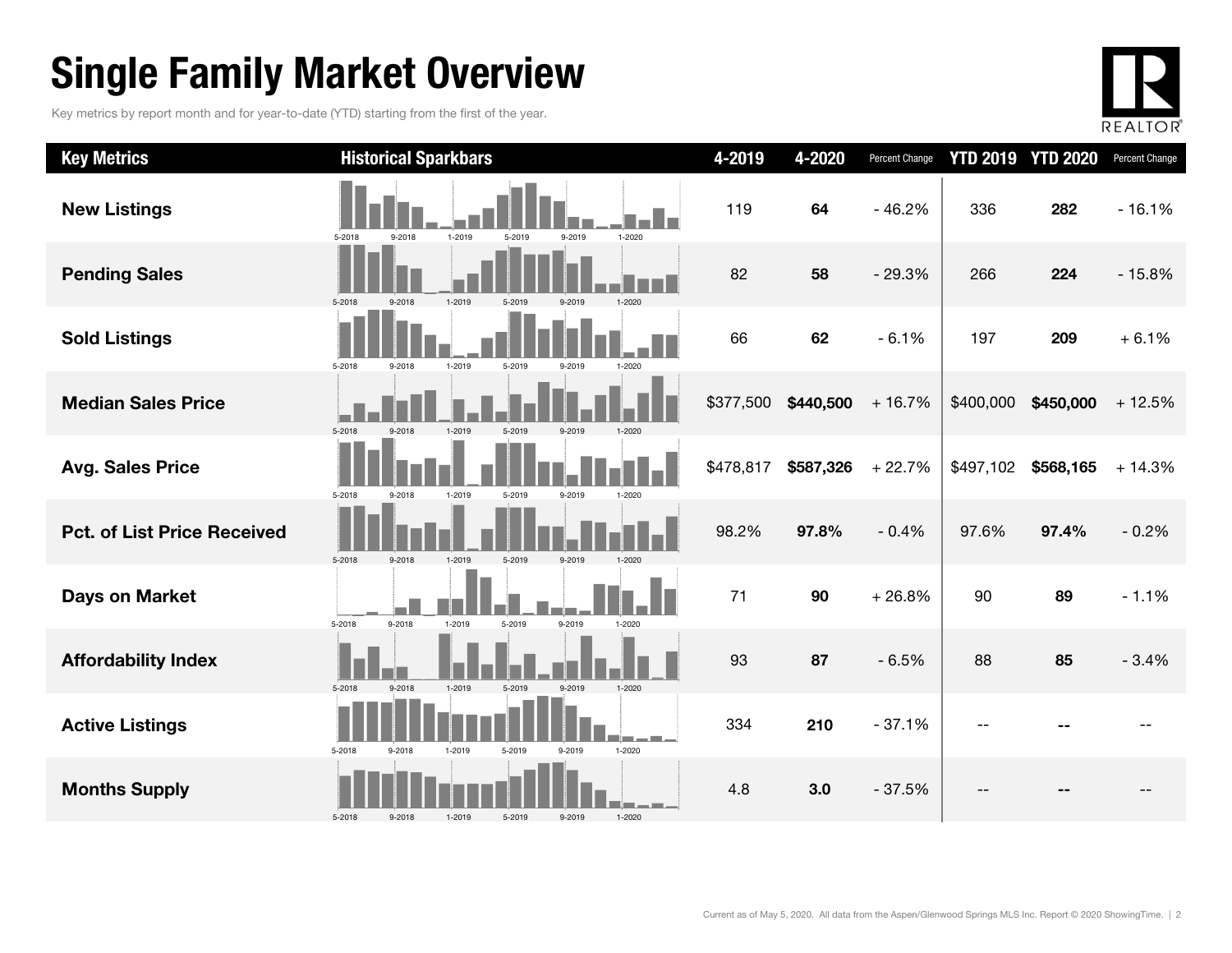### Townhouse-Condo Market Overview

Key metrics by report month and for year-to-date (YTD) starting from the first of the year.



| <b>Key Metrics</b>                 | <b>Historical Sparkbars</b>                                      | 4-2019    | 4-2020    | Percent Change |           | <b>YTD 2019 YTD 2020</b> | Percent Change |
|------------------------------------|------------------------------------------------------------------|-----------|-----------|----------------|-----------|--------------------------|----------------|
| <b>New Listings</b>                | 5-2018<br>9-2018<br>1-2019<br>5-2019<br>9-2019<br>1-2020         | 49        | 19        | $-61.2%$       | 142       | 104                      | $-26.8%$       |
| <b>Pending Sales</b>               | $1 - 2020$<br>5-2018                                             | 39        | 17        | $-56.4%$       | 114       | $71$                     | $-37.7%$       |
| <b>Sold Listings</b>               | 5-2018<br>9-2018<br>1-2019<br>5-2019<br>9-2019<br>1-2020         | 25        | 13        | $-48.0%$       | 89        | 71                       | $-20.2%$       |
| <b>Median Sales Price</b>          | 5-2018<br>9-2018<br>1-2019<br>5-2019                             | \$293,000 | \$241,000 | $-17.7%$       | \$300,000 | \$314,500                | $+4.8%$        |
| <b>Avg. Sales Price</b>            | 5-2018<br>9-2018<br>1-2019<br>5-2019<br>9-2019<br>1-2020         | \$314,100 | \$250,154 | $-20.4%$       | \$330,666 | \$346,429                | $+4.8%$        |
| <b>Pct. of List Price Received</b> | 5-2018<br>$9 - 2018$<br>9-2019<br>1-2019<br>5-2019               | 99.1%     | 97.4%     | $-1.7%$        | 98.3%     | 98.6%                    | $+0.3%$        |
| <b>Days on Market</b>              | i I<br>9-2019<br>5-2018<br>9-2018<br>1-2019<br>5-2019<br>1-2020  | 61        | 55        | $-9.8%$        | 87        | 75                       | $-13.8%$       |
| <b>Affordability Index</b>         | 5-2018<br>1-2019<br>5-2019<br>9-2019<br>$1 - 2020$<br>9.2018     | 120       | 159       | $+32.5%$       | 117       | 122                      | $+4.3%$        |
| <b>Active Listings</b>             | 1-2019<br>9-2019<br>$1 - 2020$<br>5-2018<br>$9 - 2018$<br>5-2019 | 95        | 82        | $-13.7%$       | $-$       |                          |                |
| <b>Months Supply</b>               | $1 - 2020$<br>5-2018<br>9-2019<br>$9 - 2018$<br>1-2019<br>5-2019 | 3.7       | 2.9       | $-21.6%$       | --        |                          |                |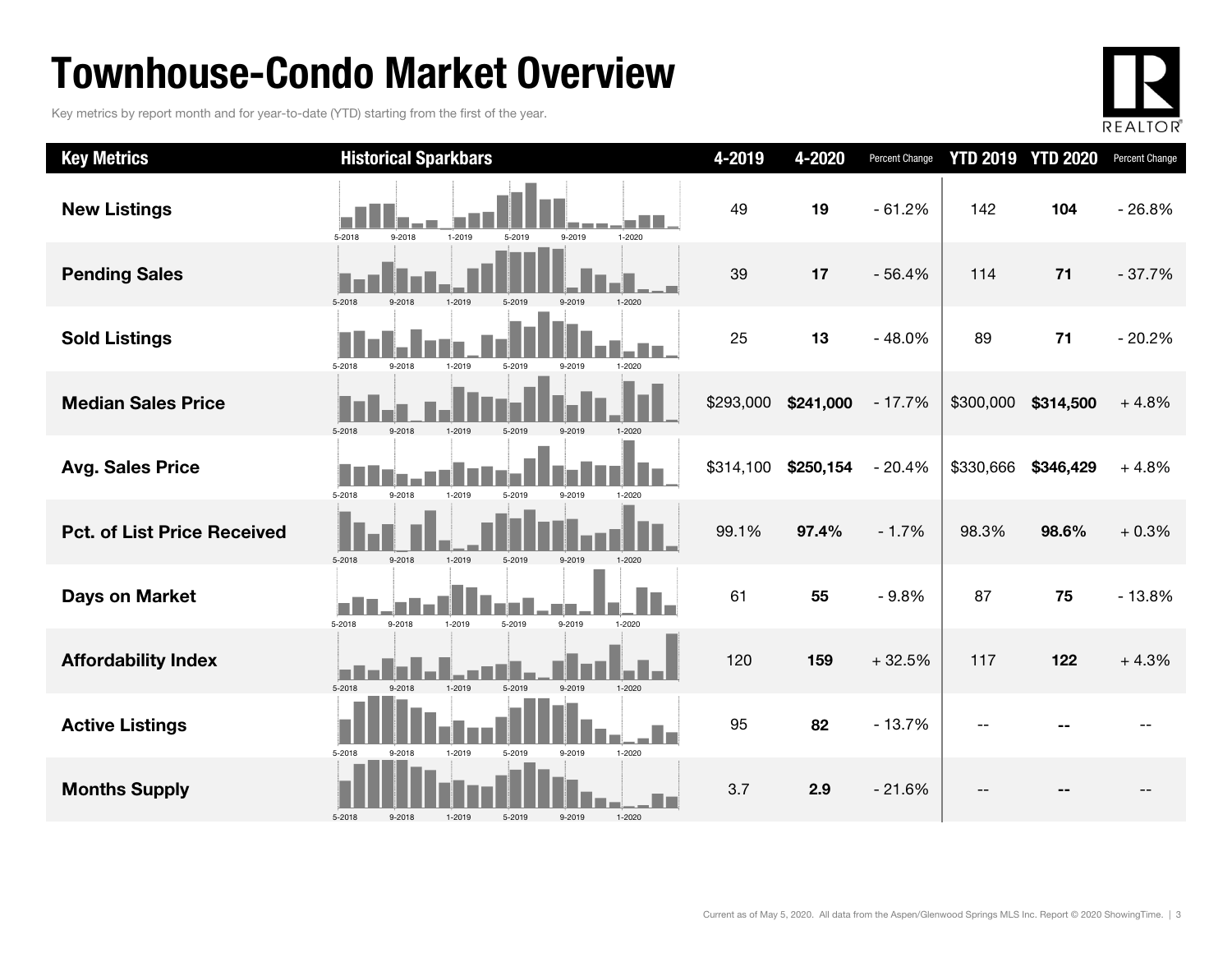### New Listings







| <b>New Listings</b> | Single<br>Family | <b>Percent Change</b><br>from Previous<br>Year | Townhouse-<br>Condo | <b>Percent Change</b><br>from Previous<br>Year |
|---------------------|------------------|------------------------------------------------|---------------------|------------------------------------------------|
| May-2019            | 137              | $-16.5%$                                       | 52                  | $+85.7%$                                       |
| Jun-2019            | 148              | $+5.0%$                                        | 61                  | +60.5%                                         |
| Jul-2019.           | 116              | $+18.4%$                                       | 45                  | $+9.8\%$                                       |
| Aug-2019            | 104              | $-11.1%$                                       | 46                  | $+12.2%$                                       |
| Sep-2019            | 66               | $-35.3%$                                       | 23                  | $-17.9%$                                       |
| $Oct-2019$          | 61               | $-32.2\%$                                      | 22                  | $0.0\%$                                        |
| Nov-2019            | 43               | $-18.9%$                                       | 22                  | $-12.0%$                                       |
| Dec-2019            | 48               | $+11.6%$                                       | 20                  | $+25.0%$                                       |
| Jan-2020.           | 72               | $+22.0%$                                       | 25                  | $-10.7%$                                       |
| Feb-2020            | 59               | $-16.9%$                                       | 30                  | $-6.3\%$                                       |
| Mar-2020            | 87               | $0.0\%$                                        | 30                  | $-9.1%$                                        |
| Apr-2020            | 64               | $-46.2%$                                       | 19                  | $-61.2\%$                                      |

#### Historical New Listings by Month

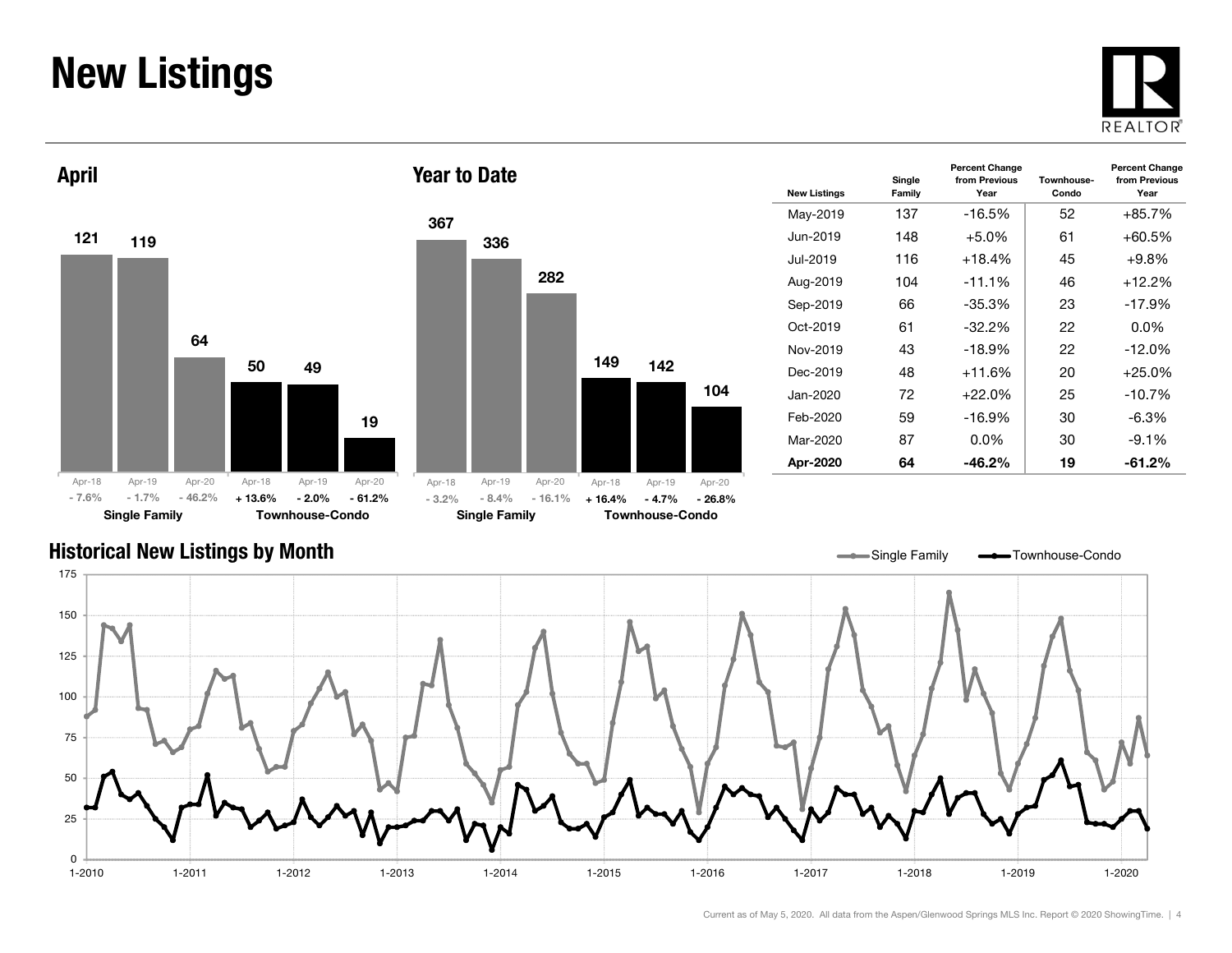### Pending Sales







| <b>Pending Sales</b> | Single<br>Family | <b>Percent Change</b><br>from Previous<br>Year | Townhouse-<br>Condo | <b>Percent Change</b><br>from Previous<br>Year |
|----------------------|------------------|------------------------------------------------|---------------------|------------------------------------------------|
| May-2019             | 85               | -9.6%                                          | 38                  | $+52.0%$                                       |
| Jun-2019             | 78               | $-17.0%$                                       | 38                  | +81.0%                                         |
| Jul-2019             | 78               | $-2.5\%$                                       | 41                  | $+70.8\%$                                      |
| Aug-2019             | 82               | -6.8%                                          | 40                  | +25.0%                                         |
| Sep-2019             | 69               | $+3.0\%$                                       | 16                  | $-42.9%$                                       |
| $Oct-2019$           | 76               | $+18.8%$                                       | 28                  | $+21.7%$                                       |
| Nov-2019             | 49               | $+25.6%$                                       | 24                  | -7.7%                                          |
| Dec-2019             | 49               | $+16.7%$                                       | 19                  | $+5.6\%$                                       |
| Jan-2020.            | 58               | $+9.4\%$                                       | 25                  | +56.3%                                         |
| Feb-2020             | 54               | -8.5%                                          | 15                  | $-46.4%$                                       |
| Mar-2020             | 54               | $-25.0%$                                       | 14                  | $-54.8%$                                       |
| Apr-2020             | 58               | $-29.3%$                                       | 17                  | $-56.4%$                                       |

#### Historical Pending Sales by Month

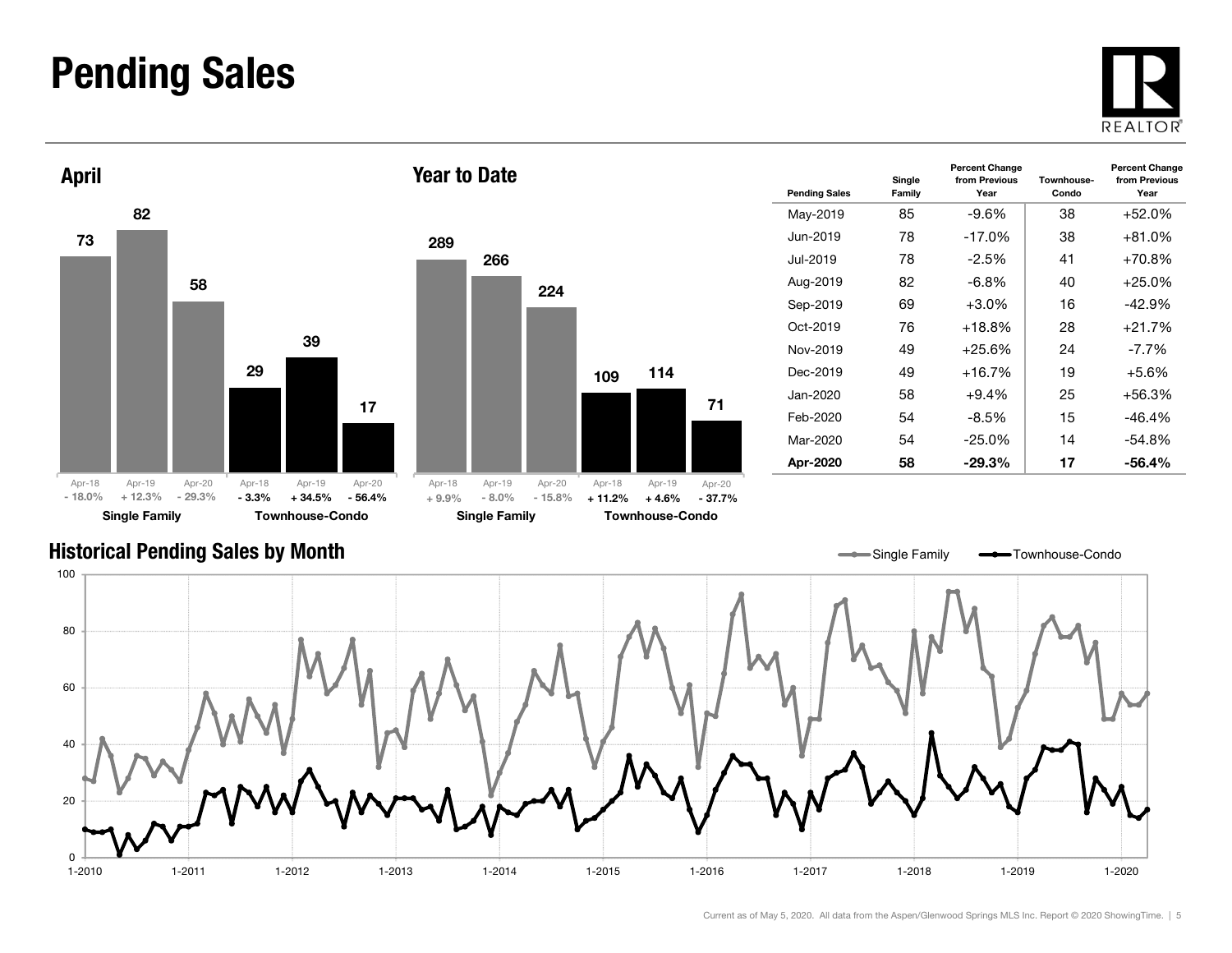### Sold Listings





| <b>Sold Listings</b> | Single<br>Family | <b>Percent Change</b><br>from Previous<br>Year | Townhouse-<br>Condo | <b>Percent Change</b><br>from Previous<br>Year |
|----------------------|------------------|------------------------------------------------|---------------------|------------------------------------------------|
| May-2019             | 93               | $+17.7%$                                       | 38                  | $+26.7%$                                       |
| Jun-2019             | 90               | $+3.4\%$                                       | 34                  | $+9.7%$                                        |
| Jul-2019.            | 70               | $-27.8%$                                       | 45                  | $+80.0%$                                       |
| Aug-2019             | 82               | $-17.2%$                                       | 38                  | $+22.6%$                                       |
| Sep-2019             | 71               | $-12.3%$                                       | 36                  | $+89.5%$                                       |
| $Oct-2019$           | 84               | $+9.1%$                                        | 31                  | $-3.1\%$                                       |
| Nov-2019             | 62               | $0.0\%$                                        | 20                  | $-16.7%$                                       |
| Dec-2019             | 68               | $+36.0\%$                                      | 24                  | $-4.0\%$                                       |
| Jan-2020             | 39               | $+11.4%$                                       | 16                  | $-30.4%$                                       |
| Feb-2020             | 45               | $+18.4%$                                       | 22                  | $+69.2%$                                       |
| Mar-2020             | 63               | $+8.6%$                                        | 20                  | $-28.6%$                                       |
| Apr-2020             | 62               | $-6.1\%$                                       | 13                  | $-48.0\%$                                      |

#### Historical Sold Listings by Month



71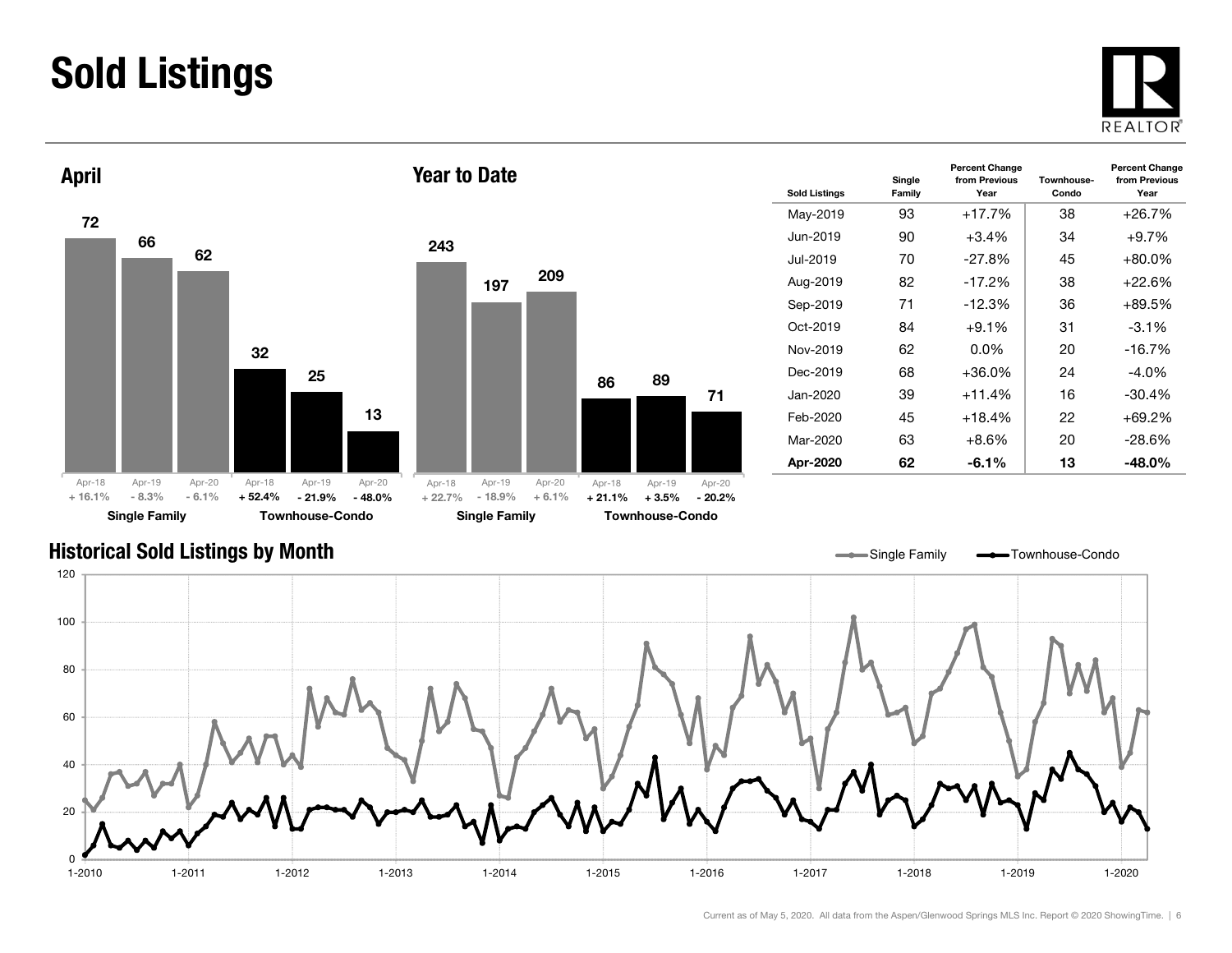### Median Sales Price





| <b>Median Sales</b><br>Price | Single<br>Family | <b>Percent Change</b><br>from Previous<br>Year | Townhouse-<br>Condo | <b>Percent Change</b><br>from Previous<br>Year |
|------------------------------|------------------|------------------------------------------------|---------------------|------------------------------------------------|
| May-2019                     | \$445,000        | +21.9%                                         | \$283,500           | -5.6%                                          |
| Jun-2019.                    | \$409,500        | $-0.1%$                                        | \$323,000           | $+12.5%$                                       |
| Jul-2019.                    | \$491,100        | $+30.4%$                                       | \$350,000           | $+15.3%$                                       |
| Aug-2019                     | \$466,500        | $+6.1\%$                                       | \$302,000           | $+14.0\%$                                      |
| Sep-2019                     | \$455,000        | $+8.3%$                                        | \$277,500           | $-0.9\%$                                       |
| Oct-2019                     | \$386,500        | $-13.1\%$                                      | \$312,000           | $+30.5\%$                                      |
| Nov-2019                     | \$441.500        | $-4.0\%$                                       | \$295,700           | $+3.4%$                                        |
| Dec-2019                     | \$477.500        | $+37.6%$                                       | \$252,000           | $-4.9%$                                        |
| Jan-2020.                    | \$389,900        | -8.3%                                          | \$337,450           | $+4.5%$                                        |
| Feb-2020                     | \$450,000        | $+20.5\%$                                      | \$303,500           | $-2.1%$                                        |
| Mar-2020                     | \$515,000        | $+17.0%$                                       | \$331,000           | $+10.9%$                                       |
| Apr-2020                     | \$440.500        | +16.7%                                         | \$241,000           | $-17.7\%$                                      |

Single Family **-** Townhouse-Condo

#### Historical Median Sales Price by Month

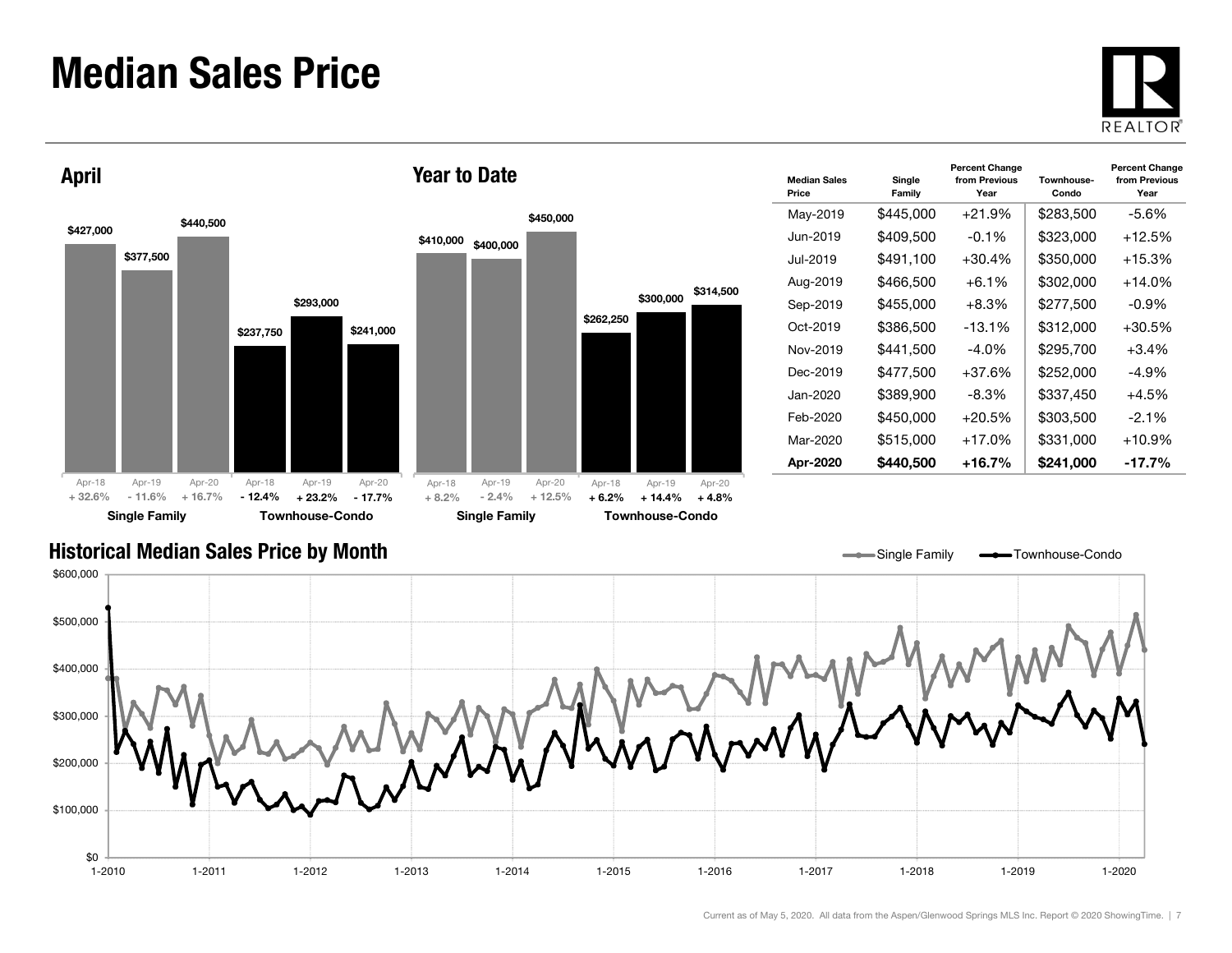### Average Sales Price





| Avg. Sales Price | Single<br>Family | <b>Percent Change</b><br>from Previous<br>Year | Townhouse-<br>Condo | <b>Percent Change</b><br>from Previous<br>Year |
|------------------|------------------|------------------------------------------------|---------------------|------------------------------------------------|
| May-2019         | \$555,923        | $+29.0%$                                       | \$299,268           | $-12.8%$                                       |
| Jun-2019         | \$501,982        | $+7.7%$                                        | \$368,553           | $+11.8%$                                       |
| Jul-2019         | \$540,196        | $+16.1%$                                       | \$425,019           | +26.2%                                         |
| Aug-2019         | \$607,160        | $+24.3%$                                       | \$336,413           | $+5.9%$                                        |
| Sep-2019         | \$559,492        | $+18.4%$                                       | \$316,014           | $+6.2\%$                                       |
| Oct-2019         | \$494.767        | -6.8%                                          | \$354,552           | $+29.0\%$                                      |
| Nov-2019         | \$656,770        | $+27.5%$                                       | \$336,540           | $+9.2%$                                        |
| Dec-2019         | \$605,346        | $+40.8%$                                       | \$333,850           | $+5.5%$                                        |
| Jan-2020         | \$489,674        | -8.7%                                          | \$450,942           | +28.4%                                         |
| Feb-2020         | \$602,644        | $+32.6%$                                       | \$349,932           | $+8.4%$                                        |
| Mar-2020         | \$573,270        | $+9.8\%$                                       | \$321,545           | $-3.2\%$                                       |
| Apr-2020         | \$587,326        | $+22.7%$                                       | \$250,154           | $-20.4\%$                                      |

#### Historical Average Sales Price by Month



\$330,666 \$346,429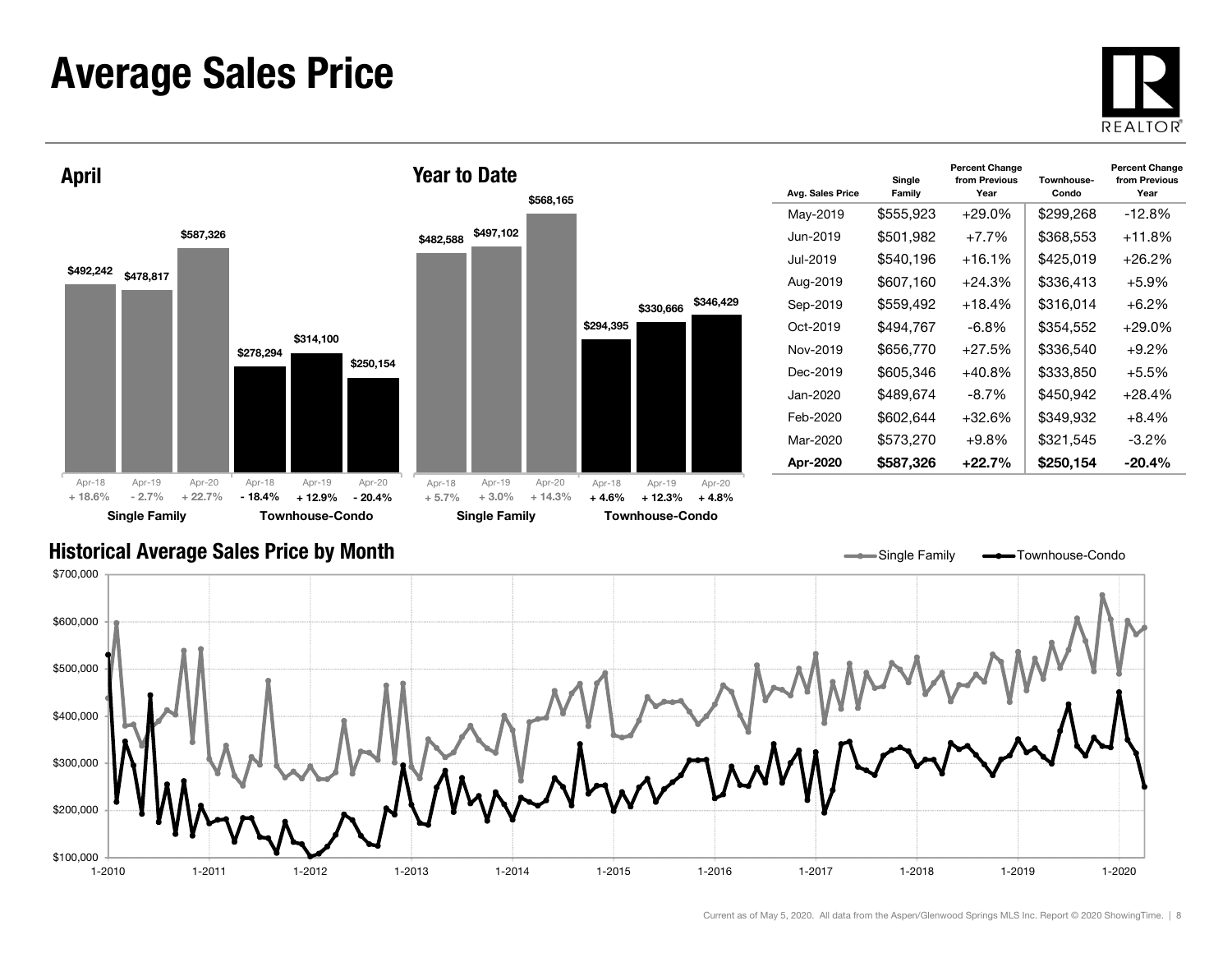### Percent of List Price Received





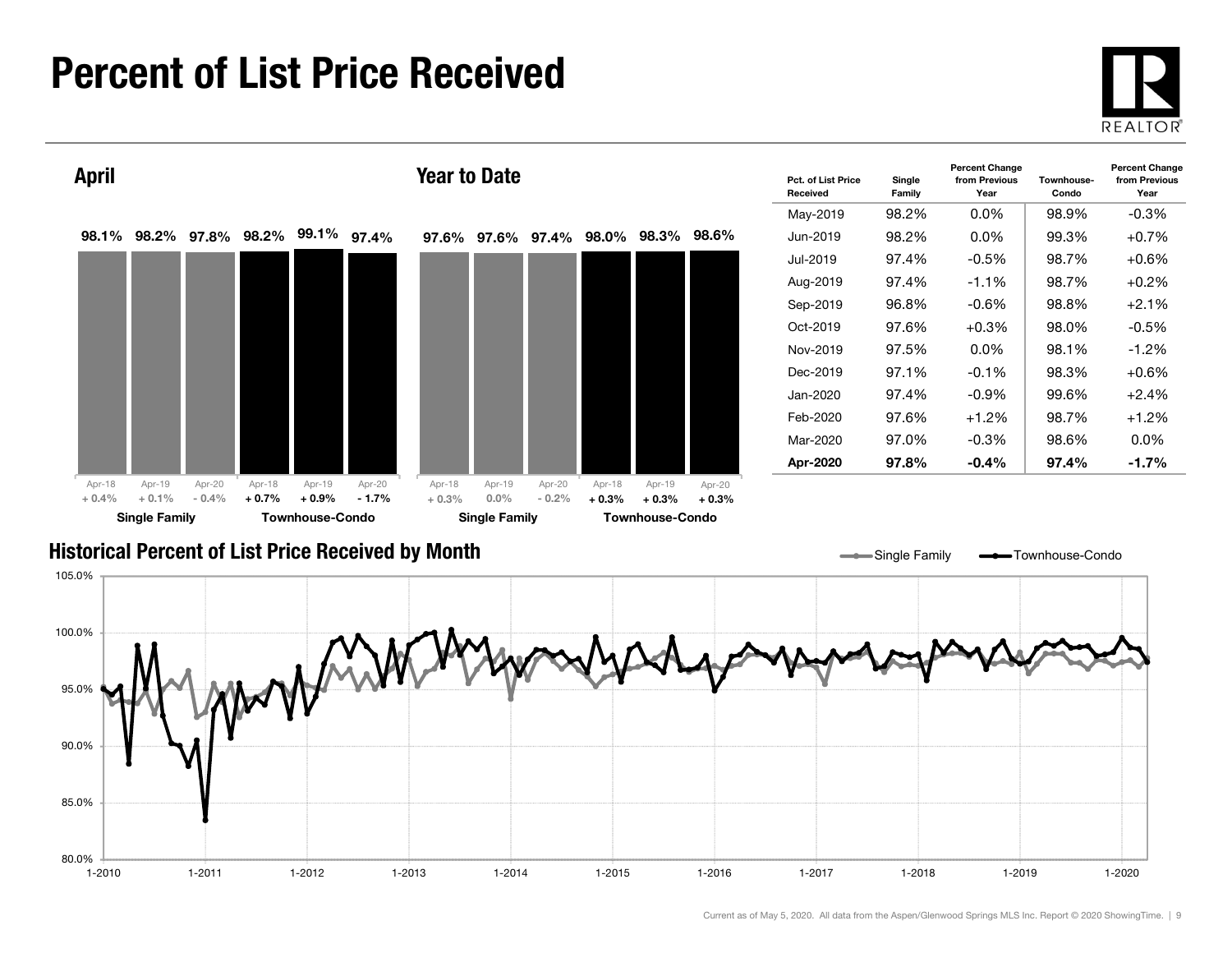### Days on Market Until Sale



Percent Change from Previous Year



#### Historical Days on Market Until Sale by Month



Single Family  $\longrightarrow$ Townhouse-Condo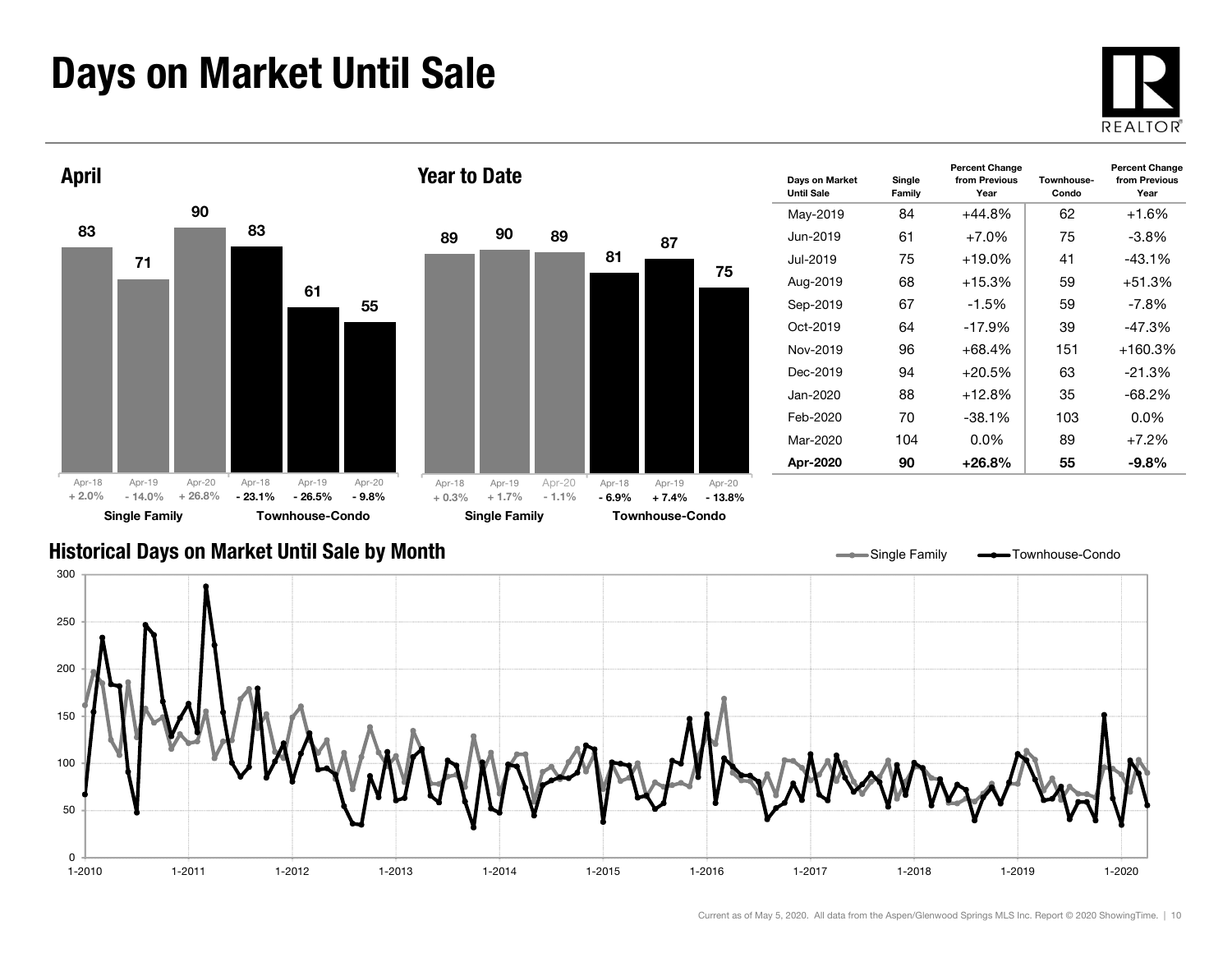## Housing Affordability Index



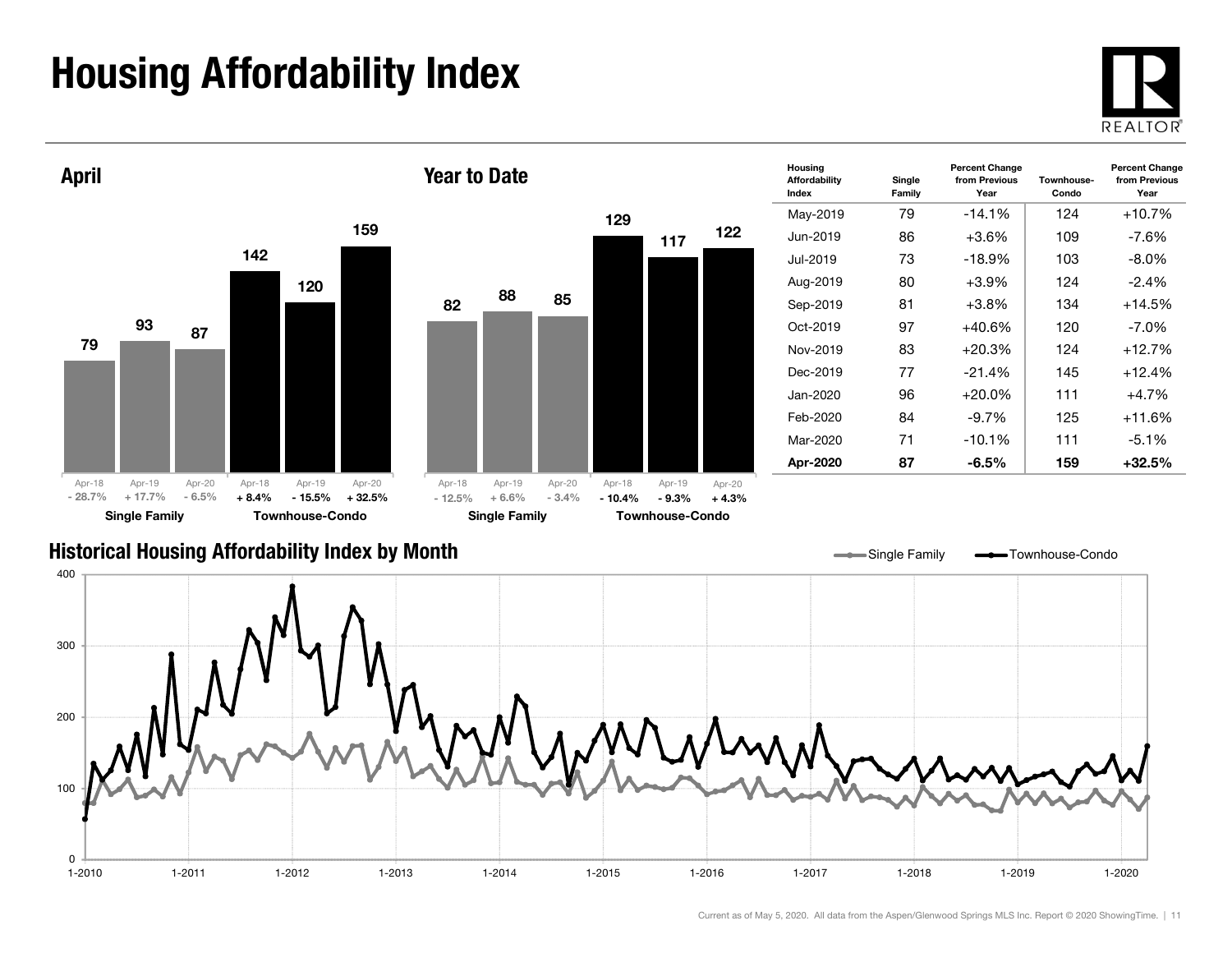### Inventory of Active Listings





#### Historical Inventory of Active Listings by Month

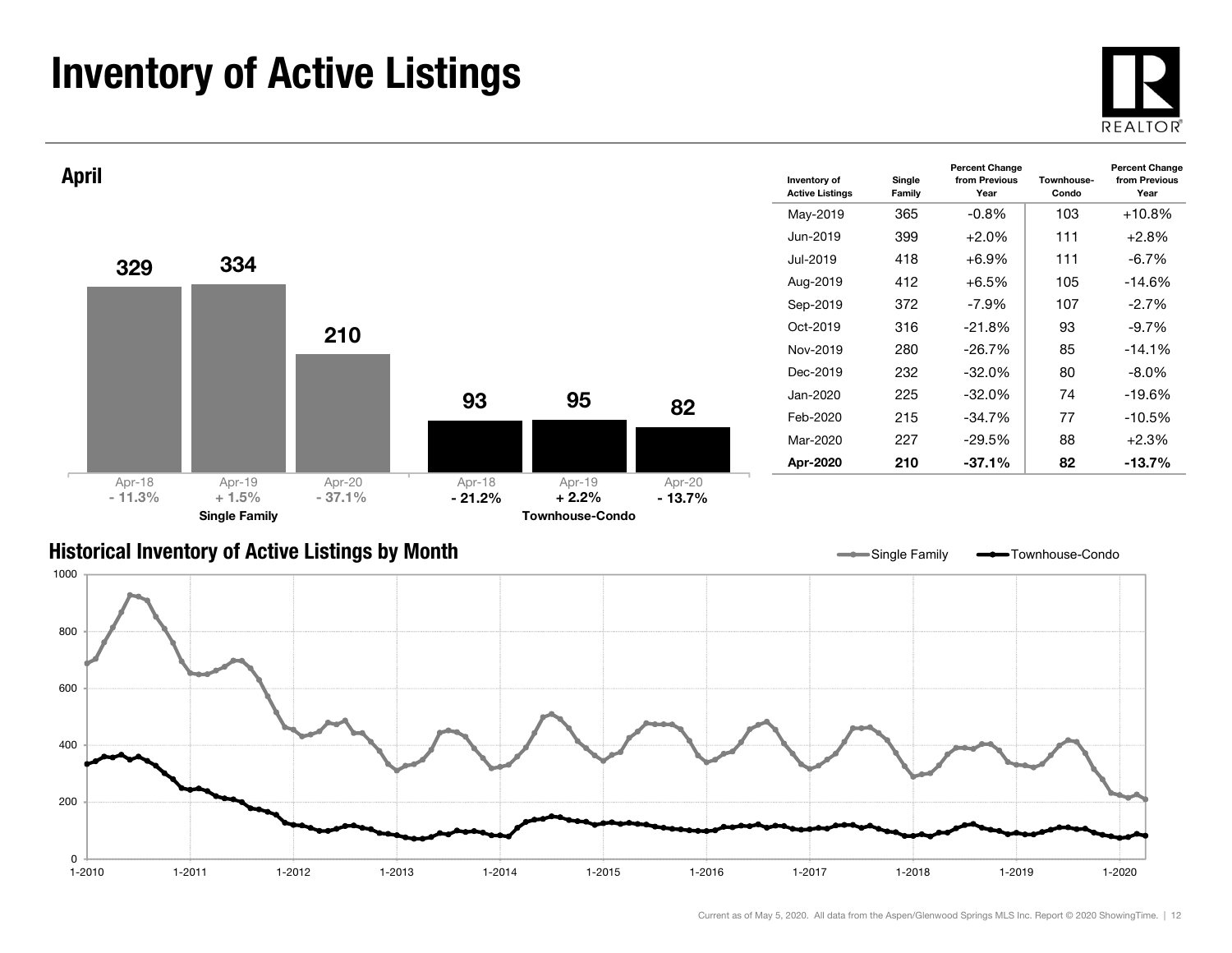### Months Supply of Inventory

0 $1 - 2010$ 

10



 $1 - 2020$ 



1-2010 1-2011 1-2012 1-2013 1-2014 1-2015 1-2016 1-2017 1-2018 1-2019 1-2020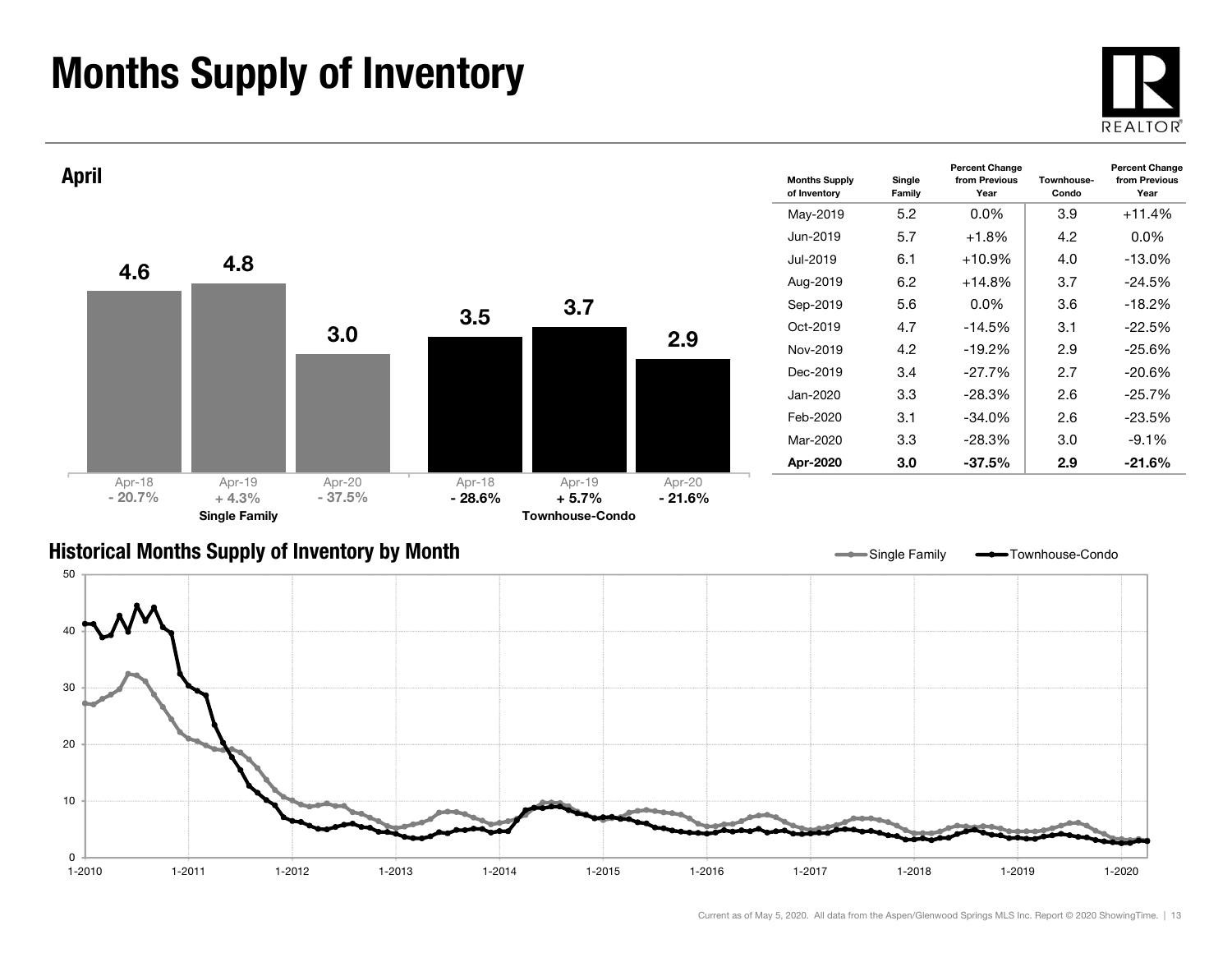### Total Market Overview

Key metrics by report Month and for year-to-date (YTD) starting from the first of the year.



| <b>Key Metrics</b>                 | <b>Historical Sparkbars</b>                                                                                    | 4-2019    | 4-2020    | Percent Change |           | <b>YTD 2019 YTD 2020</b> | Percent Change |
|------------------------------------|----------------------------------------------------------------------------------------------------------------|-----------|-----------|----------------|-----------|--------------------------|----------------|
| <b>New Listings</b>                | $1 - 2020$<br>5-2018<br>9-2018<br>1-2019<br>5-2019<br>9-2019                                                   | 168       | 83        | $-50.6%$       | 478       | 386                      | $-19.2%$       |
| <b>Pending Sales</b>               | $1 - 2020$<br>1-2019<br>5-2018<br>9-2018<br>5-2019<br>9-2019                                                   | 121       | 75        | $-38.0%$       | 380       | 295                      | $-22.4%$       |
| <b>Sold Listings</b>               | 5-2018<br>9-2018<br>1-2019<br>5-2019<br>9-2019<br>1-2020                                                       | 91        | 75        | $-17.6%$       | 286       | 280                      | $-2.1%$        |
| <b>Median Sales Price</b>          | 5-2018<br>9-2018<br>1-2019<br>9-2019<br>$1-202f$<br>5-2019                                                     | \$363,000 | \$410,000 | $+12.9%$       | \$360,000 | \$417,750                | $+16.0%$       |
| <b>Avg. Sales Price</b>            | 5-2018<br>1-2019<br>9-2018<br>5-2019<br>9-2019<br>1-2020                                                       | \$433,565 | \$528,883 | $+22.0%$       | \$445,309 | \$511,939                | $+15.0%$       |
| <b>Pct. of List Price Received</b> |                                                                                                                | 98.4%     | 97.7%     | $-0.7%$        | 97.8%     | 97.7%                    | $-0.1%$        |
| <b>Days on Market</b>              | 5-2018<br>9-2018<br>1-2019<br>5-2019<br>9-2019<br>5-2018<br>9-2018<br>$1 - 2019$<br>5-2019<br>9-2019<br>1-2020 | 68        | 84        | $+23.5%$       | 89        | 86                       | $-3.4%$        |
| <b>Affordability Index</b>         | 1-2019<br>5-2018<br>$9 - 2018$<br>5-2019<br>9-2019<br>$1 - 2020$                                               | 97        | 94        | $-3.1%$        | 98        | 92                       | $-6.1%$        |
| <b>Active Listings</b>             | 1-2020<br>5-2018<br>9-2019<br>9-2018<br>1-2019<br>5-2019                                                       | 429       | 292       | $-31.9%$       |           |                          |                |
| <b>Months Supply</b>               | 1-2020<br>5-2018<br>9-2018<br>1-2019<br>5-2019<br>9-2019                                                       | 4.5       | 3.0       | $-33.3%$       |           |                          |                |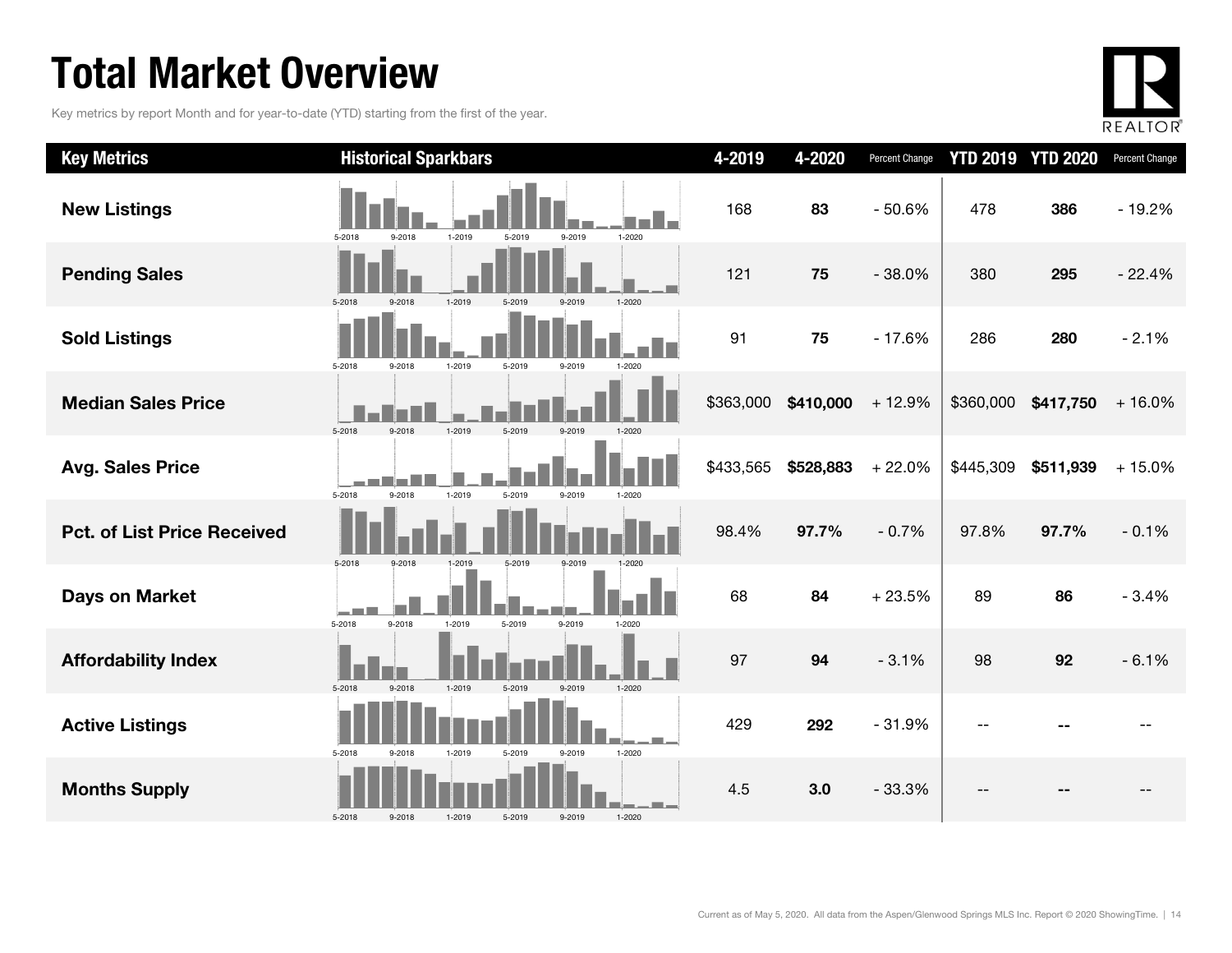

Actual sales that have closed in a given month.



|                                                                            | By Price Range – All Properties – Rolling 12 Months<br>■4-2020<br>4-2019 |        |     |                             |                               |        |                              |                               |        |                        |                   |        |                            | <b>By Property Type</b> |              |               | ■4-2020<br>4-2019 |        |                |          |
|----------------------------------------------------------------------------|--------------------------------------------------------------------------|--------|-----|-----------------------------|-------------------------------|--------|------------------------------|-------------------------------|--------|------------------------|-------------------|--------|----------------------------|-------------------------|--------------|---------------|-------------------|--------|----------------|----------|
| 406<br>331                                                                 | 499                                                                      | 562    | 192 | 183                         | 28                            | 62     | 9<br>17                      |                               | 0<br>Δ |                        | 0<br>0            | 0      | 0                          |                         | 829          | 829           | 306               | 337    | 1,135          | 1,166    |
| $-18.5%$<br>$<$ \$300K                                                     | $+12.6%$<br>\$300K to \$599K                                             |        |     | $-4.7%$<br>\$600K to \$999K | $+121.4%$<br>\$1.0M to \$1.5M |        | $+88.9%$<br>\$1.5M to \$2.0M | $+300.0%$<br>\$2.0M to \$2.5M |        | --<br>\$2.5M to \$5.0M | \$5.0M to \$10.0M |        | $\sim$ $\sim$<br>$$10.0M+$ |                         | $0.0\%$      |               | $+10.1%$          |        | $+2.7%$        |          |
|                                                                            |                                                                          |        |     |                             |                               |        |                              |                               |        |                        |                   |        |                            |                         | Singe Family |               | Townhouse-Condo   |        | All Properties |          |
| <b>Rolling 12 Months</b><br><b>Compared to Prior Month</b><br>Year to Date |                                                                          |        |     |                             |                               |        |                              |                               |        |                        |                   |        |                            |                         |              |               |                   |        |                |          |
|                                                                            |                                                                          |        |     | Single Family               |                               |        | Condo                        |                               |        | Single Family          |                   |        | Condo                      |                         |              | Single Family |                   |        | Condo          |          |
| <b>By Price Range</b>                                                      |                                                                          | 4-2019 |     | 4-2020                      | Change                        | 4-2019 | 4-2020                       | Change                        | 3-2020 | 4-2020                 | Change            | 3-2020 | 4-2020                     | Change                  | 4-2019       | 4-2020        | Change            | 4-2019 | 4-2020         | Change   |
| \$299,999 and Below                                                        |                                                                          | 235    |     | 170                         | $-27.7%$                      | 171    | 161                          | $-5.8%$                       | 12     | 15                     | $+25.0%$          | 9      | 8                          | $-11.1%$                | 54           | 42            | $-22.2%$          | 43     | 33             | $-23.3%$ |
| \$300,000 to \$599,999                                                     |                                                                          | 387    |     | 414                         | $+7.0%$                       | 112    | 148                          | $+32.1%$                      | 28     | 28                     | $0.0\%$           | 10     | 5                          | $-50.0%$                | 86           | 96            | $+11.6%$          | 40     | 32             | $-20.0%$ |
| \$600,000 to \$999,999                                                     |                                                                          | 170    |     | 162                         | $-4.7%$                       | 22     | 21                           | $-4.5%$                       | 16     | 11                     | $-31.3%$          |        | 0                          | $-100.0%$               | 49           | 47            | $-4.1%$           |        |                | 0.0%     |
| \$1,000,000 to \$1,499,999                                                 |                                                                          | 27     |     | 55                          | $+103.7%$                     |        |                              | $+600.0\%$                    |        | 5                      | $-28.6%$          |        | <sup>0</sup>               | $\sim$ $\sim$           |              | 18            | $+200.0\%$        |        |                | 0.0%     |
| \$1,500,00 to \$1,999,999                                                  |                                                                          | q      |     | 17                          | + 88.9%                       | 0      |                              | $\qquad \qquad -$             |        | 2                      | $\frac{1}{2}$     |        |                            | $\sim$ $\sim$           |              | 5             | $+150.0%$         |        |                | --       |
| \$2,000,000 to \$2,499,999                                                 |                                                                          |        |     |                             | $+300.0%$                     |        |                              | $- -$                         |        |                        | $\frac{1}{2}$     |        |                            | $- -$                   |              |               | --                |        |                |          |

\$2,500,000 to \$4,999,999 0 7 -- 0 0 -- 0 1 -- 0 0 -- 0 1 -- 0 0 -- \$5,000,000 to \$9,999,999 **distribution of the CONT CONTENT CONTENT CONTENT CONTENT CONTENT CONTENT CONTENT CONTENT CONTENT CONTENT CONTENT CONTENT CONTENT CONTENT CONTENT CONTENT CONTENT CONTENT CONTENT CONTENT CONTENT CON** \$10,000,000 and Above 0 0 -- 0 0 -- 0 0 -- 0 0 -- 0 0 -- 0 0 -- All Price Ranges 829 829 0.0% 306 337 + 10.1% 63 62 - 1.6% 20 13 - 35.0% 197 209 + 6.1% 89 71 - 20.2%

### Inventory of Active Listings

A measure of the number of homes available for sale at a given time.

#### By Price Range – All Properties  $4-2019$   $4-2020$



#### 33495429210 82292Singe Family Townhouse-Condo All Properties By Property Type  $4-2019$   $4-2020$ - 13.7% - 31.9%

|                            |        |               |          | Year over Year |        |            |               |        | <b>Compared to Prior Month</b> |        |        | <b>Year to Date</b> |                                       |                                       |  |  |  |
|----------------------------|--------|---------------|----------|----------------|--------|------------|---------------|--------|--------------------------------|--------|--------|---------------------|---------------------------------------|---------------------------------------|--|--|--|
|                            |        | Single Family |          |                | Condo  |            | Single Family |        |                                |        | Condo  |                     | Single Family                         | Condo                                 |  |  |  |
| <b>By Price Range</b>      | 4-2019 | 4-2020        | Change   | 4-2019         | 4-2020 | Change     | 3-2020        | 4-2020 | Change                         | 3-2020 | 4-2020 | Change              |                                       |                                       |  |  |  |
| \$299,999 and Below        | 21     | 19            | $-9.5%$  | 41             | 31     | $-24.4%$   | 19            | 19     | $0.0\%$                        | 31     | 31     | $0.0\%$             |                                       | There are no year-to-date figures for |  |  |  |
| \$300,000 to \$599,999     | 95     | 73            | $-23.2%$ | 30             | 24     | $-20.0\%$  | 74            | 73     | $-1.4%$                        | 28     | 24     | $-14.3%$            | inventory because it is simply a      |                                       |  |  |  |
| \$600,000 to \$999,999     | 96     | 54            | $-43.8%$ | 18             | 19     | $+5.6%$    | 66            | 54     | $-18.2%$                       | 21     | 19     | $-9.5%$             | snapshot frozen in time at the end of |                                       |  |  |  |
| \$1,000,000 to \$1,499,999 | 48     | 23            | $-52.1%$ |                |        | $+40.0%$   | 25            | 23     | $-8.0\%$                       |        |        | $0.0\%$             |                                       | each month. It does not add up over a |  |  |  |
| \$1,500,00 to \$1,999,999  | 42     | 25            | $-40.5%$ |                |        | $-100.0\%$ | 26            | 25     | $-3.8%$                        |        |        | $- -$               |                                       | period of months.                     |  |  |  |
| \$2,000,000 to \$2,499,999 |        |               | $-71.4%$ |                |        | $- -$      |               | 2      | $0.0\%$                        |        |        | $0.0\%$             |                                       |                                       |  |  |  |
| \$2,500,000 to \$4,999,999 | 20     | 9             | - 55.0%  |                |        | $- -$      |               | 9      | $0.0\%$                        |        |        | $- -$               |                                       |                                       |  |  |  |
| \$5,000,000 to \$9,999,999 | đ      |               | 0.0%     |                |        | $- -$      |               | h      | $-16.7%$                       |        |        | $- -$               |                                       |                                       |  |  |  |
| \$10,000,000 and Above     |        |               | $- -$    |                |        | $- -$      |               |        | $- -$                          |        |        | $- -$               |                                       |                                       |  |  |  |
| <b>All Price Ranges</b>    | 334    | 210           | $-37.1%$ | 95             | 82     | $-13.7%$   | 227           | 210    | $-7.5%$                        | 88     | 82     | $-6.8%$             |                                       |                                       |  |  |  |